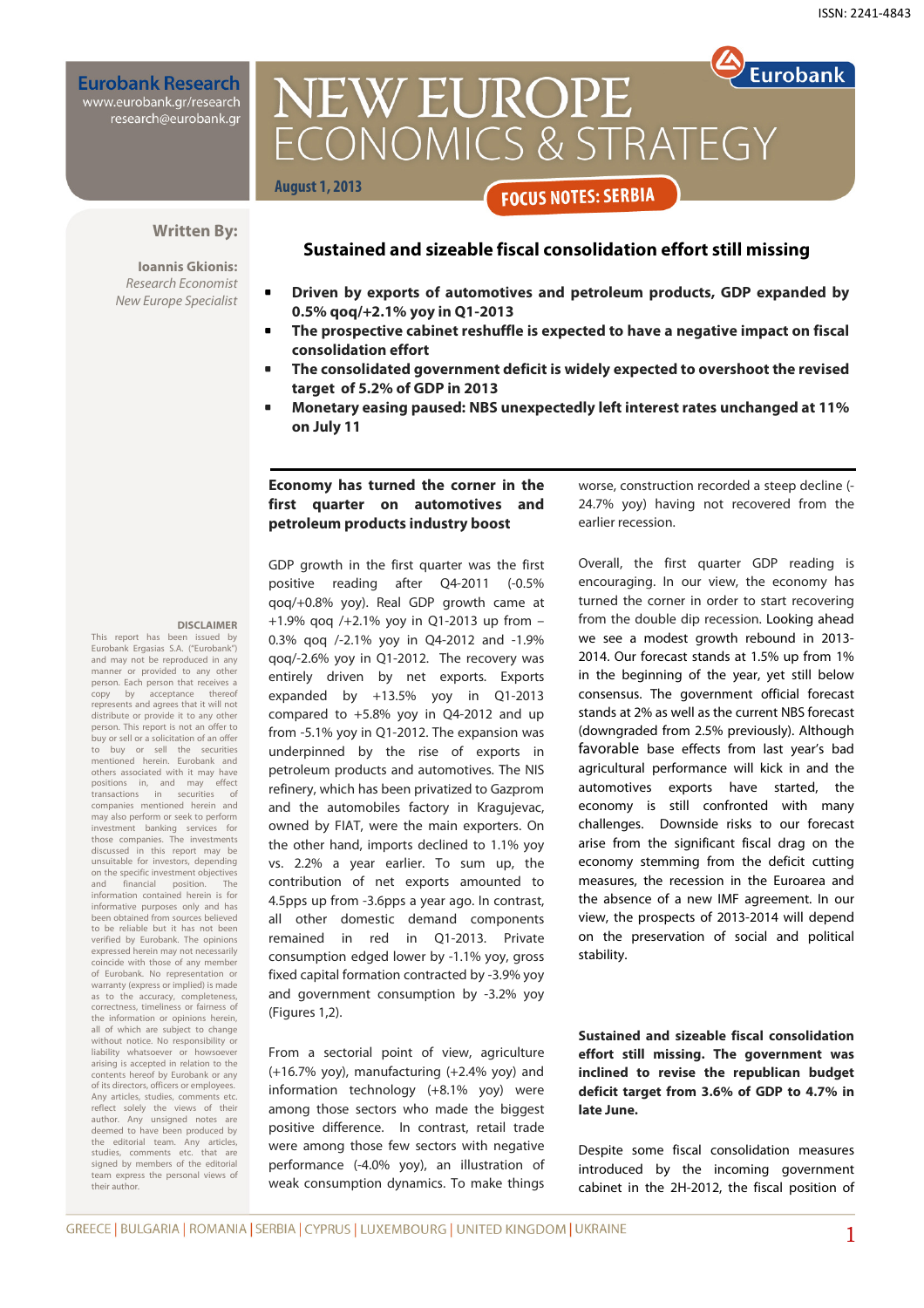#### **NEW EUROPE Eurobank Research ECONOMICS & STRATEGY**

August 1, 2013



**FOCUS NOTES: SERBIA** 

the country showed no visible signs of improvement in the past year. The adoption of a supplementary budget did not prevent a significant post-election current expenditures fiscal slippage. To make things worse, lower than projected nominal growth plus the recapitalization costs of non-viable state-owned banks weighed further negatively on the fiscal result. As a result, the general government deficit on a cash basis ended at 6.4% of GDP (or 7.6% of GDP in 2012, including the resolution costs of stateowned banks which the government treats as items below the line) up from 5.1% in 2011.

The fiscal target of 2013 was initially set at 3.6% of GDP. However, the budget implementation throughout the 1H illustrated that the fiscal target was already more or less out of reach and underlined the challenges of fiscal consolidation in 2013. The consolidated government (central government plus social security institutions and local governments) fiscal deficit narrowed by 26% yoy to RSD 82.7bn in 1H 2013 vs. RSD 111.2bn in 1H 2012. In terms of projected GDP, the consolidated government deficit stood already at 2.2% in 1H-2013 down from 3.3% in 1H-2012. The overall assessment of the fiscal performance was that the budget expenditures (+1.5% yoy) were more or less under control in the 1H. In contrast, revenues performance (+6.2% yoy) disappointed because of VAT underperformance (Figure 6).

As a result, the government was inclined to adopt a supplementary budget and introduce measures of 1% of GDP in order to contain fiscal slippage. Those measures included the cap of public sector wages and pensions' indexation at 0.5% in Oct 2013-0.5% in April 2014 and further by 1% in Oct2014, the discretionary spending cuts in ministries spending by RSD 37bn, extra savings from n subsidies and capital expenditures spending cuts and the restructuring of public sector loss making companies. The target at the central government level (republican budget) was revised to 4.7% and to 5.2% of GDP at the consolidated government level in late June.

IMF recognized that those measures were an essential though incomplete step towards fiscal consolidation. Even after the revision of the budget, the target of this year is deemed to be overly ambitious. For that reason, IMF called for the adoption of additional measures and the implementation of structural reforms in the areas of the broader public sector and pension system. The Fiscal Council, an independent institution, warned that unless additional measures are adopted, the consolidated government deficit is expected to overshoot the revised target reaching 6% of projected GDP.

Overall, the lack of a sustained and sizeable fiscal consolidation strategy sends an alarming message concerning the deterioration of the fiscal position of the country. The highly expansive policy followed by the previous administration led to an unsustainable widening of the fiscal deficit in 2008-2012. The consolidated government deficit widened from 2.6% of GDP in 2008 to 5.1% in 2011 and further on to 6.4% in 2012. Accordingly, the public debt to GDP ratio reached 59.3% of GDP in 2012 (61.8% according to the latest IMF assessment), significantly above the 45% threshold of the fiscal rule compared to 48.2% in 2011 and only 29.2% in 2008. Those metrics put Serbia among the most indebted countries in the region (Figure 5). For that reason, tangible fiscal consolidation and additional restraint, particularly on the expenditures side, is needed (total expenditures accounted for 49% of the projected GDP in 2012).

#### **The Central Bank made a pause in the easing cycle in July, leaving the key policy rate unchanged at 11.75%**

On July 11th, the NBS left the key policy rate unchanged at 11.75%. This is the first time the Central Bank left interest rates unchanged since the beginning of the easing cycle in last May. The NBS cut rates by a cumulative 75bps in the last two meetings in May and June. The move was not widely expected by Bloomberg consensus (only 9 out of 24 analysts expected no rate change). In the statement released, the Central Bank assessed that given the low demand side pressures and the prospect of lower food prices as a result of the very good agricultural season, inflation will have returned with the tolerance band by October (4+/-1.5%). Driven primarily by higher food prices and regulatory prices hikes, inflation peaked at 12.9% in last October. Inflation declined at single digit levels for the first time in the last twelve months at 9.9% yoy in May and further at 9.8% yoy in June driven by favorable base effects and low aggregate demand pressures. In contrast, food inflation from seasonal agricultural products (e.g. vegetables) persisted, thus maintaining inflationary pressures high (Figures 3,4).

In addition, the Central Bank cited the unfavorable movements in international financial markets that have sparked an increase in risk premia and depreciation pressures almost throughout the region. In our view, the Central Bank made a pause in the motivated by the volatility in the financial markets and their negative impact on the Dinar and the uncertainty from the implementation of additional fiscal consolidation measures. From that point of view, the IMF has advised against further monetary policy easing to avoid risks to inflation, Dinar stability and economic stability. Looking ahead, we anticipate that Central Bank will maintain its easing bias. However, NBS will be equally cautious in delivering further easing in the period ahead for two additional reasons. First, the sentiment in the emerging markets space remains fragile. Secondly, there are upside inflation risks from the prospective electricity prices hikes effective from August 1<sup>st</sup> for both consumers and businesses (10.9% for households and 12.8% for corporates).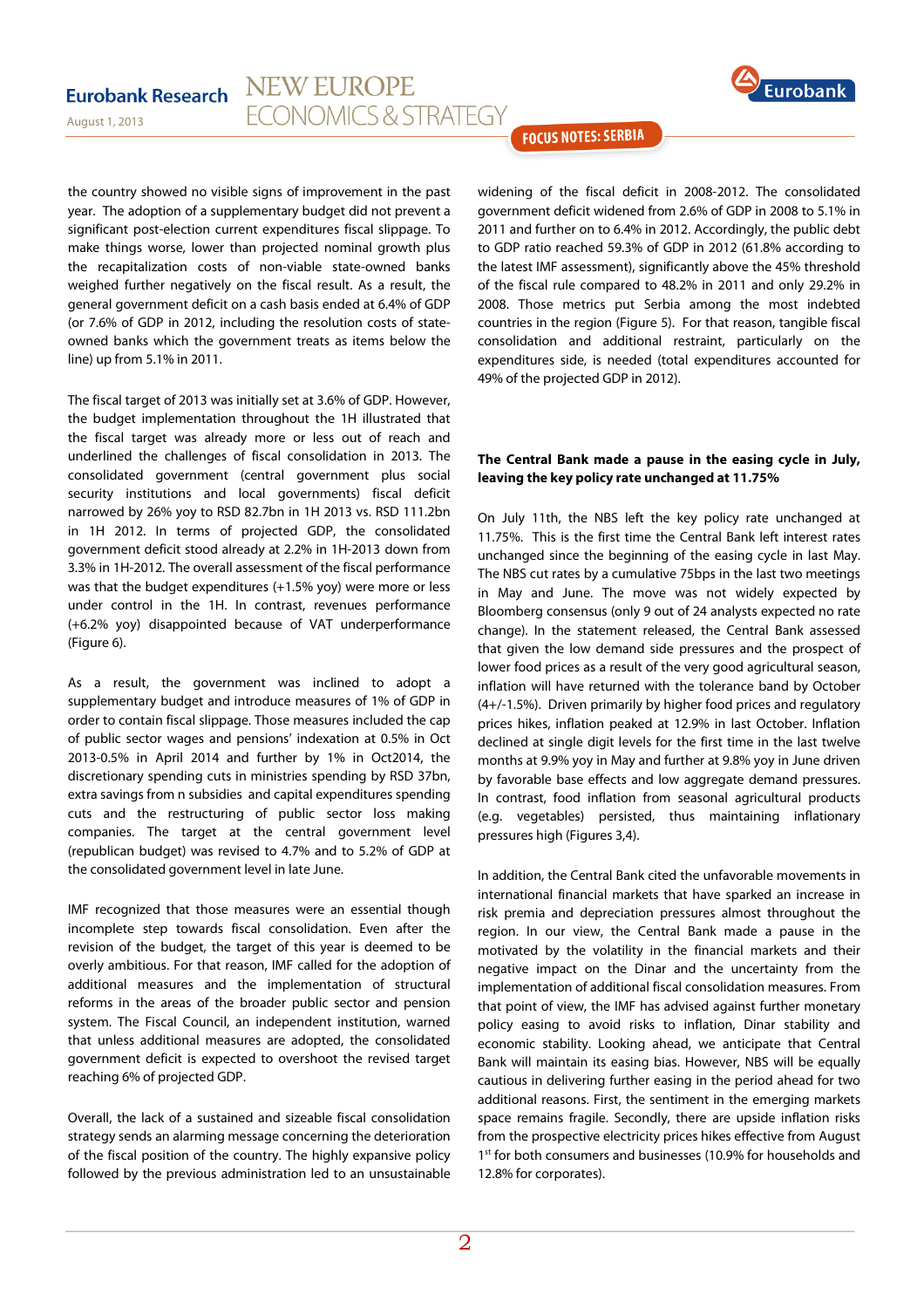

## **FOCUS NOTES: SERBIA**

**Figure 1: GDP growth drivers**

**NEW EUROPE** 

**ECONOMICS & STRATEGY** 



**Figure 2: Industrial Production** 

Source: National Statistics, Eurobank Research

August 1, 2013

**Eurobank Research** 

**%**

**-35 -30 -25 -20 -15 -10 -5 0 5 10 15 20 25 30 35 40**

#### **Figure 3: Food prices impact on inflation**

**Final Consumption Investment Gross Domestic Product** 

**2007/IV 2008/III 2009/II 2010/I 2010/IV 2011/III 2012/II 2013/I** 



Source: National Statistics, Eurobank Research





Source: IMF WEO, Eurobank Research

Source: National Statistics, Eurobank Research

## **Figure 4: FX & Policy rate**



Source: NBS, Bloomberg, Eurobank Research

## **Figure 6: Fiscal Deficit in 2010-2013**



Source: Ministry of Finance, Eurobank Research